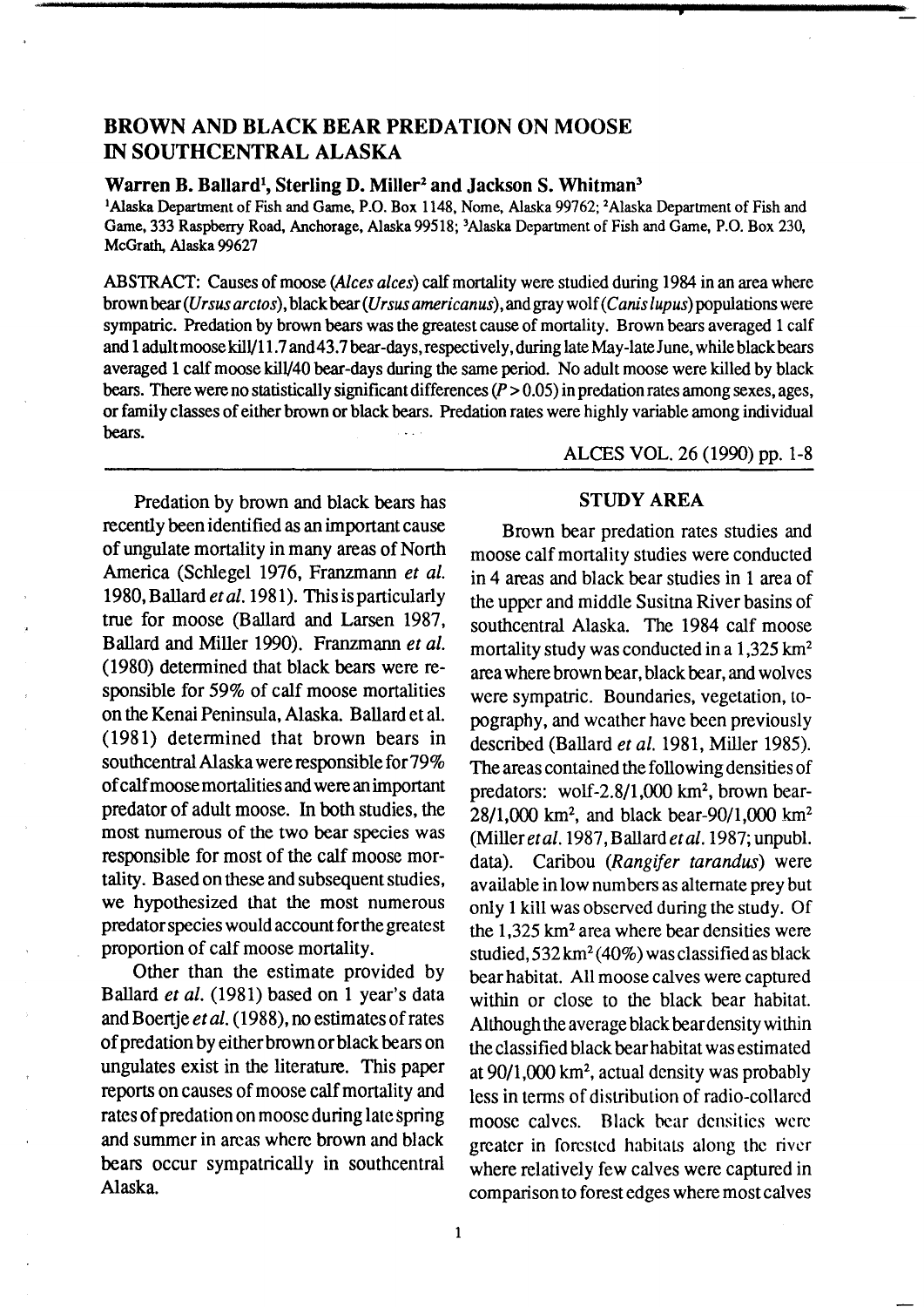were captured. Regardless, black bear density was at least 2 times higher than density of brown bears.

#### **METHODS**

Equipment and procedures used to determine causes of moose calf mortality in 1984 have been described by Ballard *et al.* (1979, 1981). Only calves that bonded with the cow following capture were included in calculations. Densities of brown and black bears were estimated using mark -recapture methods described by Miller *et al.* (1987). Wolf densities were determined by methods described by Ballard *et al.* (1987).

During late May and June of 1978, 1981, and 1984, an attempt was made to observe radio-collared brown and black bears once daily (usually twice daily during first2 weeks of 1978 and 1984) from fixed-wing aircraft to determine if they had killed a calf or adult moose. Data used for calculation of predation rates in 1978 (Ballard *et al.* 1981) were included in these analyses. Black bear predation rates were studied only in 1981 and 1984. Black bear were rare or absent in the 1977 and 1978 moose calf study areas.

During 1984, the same bears monitored during spring were tracked daily between 23 July and 1 August to examine summer predation rates. Individual radio-collared bears observed on ungulate carcasses were assumed to have made the kill unless the carcass exhibited characteristics typical of other causes of death (Stephenson and Johnson 1973, Ballard *et al.* 1979) or other bears or gray wolves were observed. When more than 1 predator was present, the kill was counted as a partial kill by each predator unless the individual or species which had made the kill could be determined. Although calf kills were not examined in situ, examinations of radiocollared calf moose carcasses revealed predation by brown bears was responsible for *65*  to 79% of the deaths (Ballard *et al.* 1981; this study).

Starvation mortalities of adult moose could have been misidentified from aircraft and kills could have been made by other predators. To the degree this applied, data on cause of death of adult moose are biased in that they overestimate actual kill rates. All wolf packs were monitored on the same flights made for bears and over half of the individuals within those packs were radio-collared. Wolf kills of adult moose were known, which removed wolf predation as an important source of bias (Ballard *et al.* 1987, unpubl. data). Although ungulates thought to have died from causes other than bear predation were excluded from predation rate calculations, we could not state with 100% certainty that some kills were not scavenged. Bears were considered present on a kill only if they were observed on the carcass or located in close proximity  $(<1$  km).

Ages of radio-collared bears were estimated by tooth cementum annuli similar to methods described by Mundy and Fuller (1964). Bears were considered sexually mature if>5 years old (Ballard *et al.* 1982). Only offspring <1.0 years-old are termed "cubs".

Predation rate (i.e., moose killed/bearday) is defined as the number of days between new kills. Predation rates were calculated separately for calf and adult moose because of differences in length of time bears remained with carcasses. Because bears can kill and consume a calf moose in <25 minutes and generally remain on calf moose kills less than the time between two daily flights (approximately 12 hours), daily flights would underestimate the number of calf moose kills. Bears were not located or observed during each flight due to inclement weather, overstory vegetation, or loss of radio contact. Predation rates on calf moose were calculated by summing the number of days each bear was observed divided by the totalnumberofcalfkills and expressed as 1 kill/no. ofbear-days. These rates are considered to be minimum estimates of predation on calf moose.

 $\mathbf{r}$ 

 $\bullet$ 

Fuller and Keith (1980) demonstrated that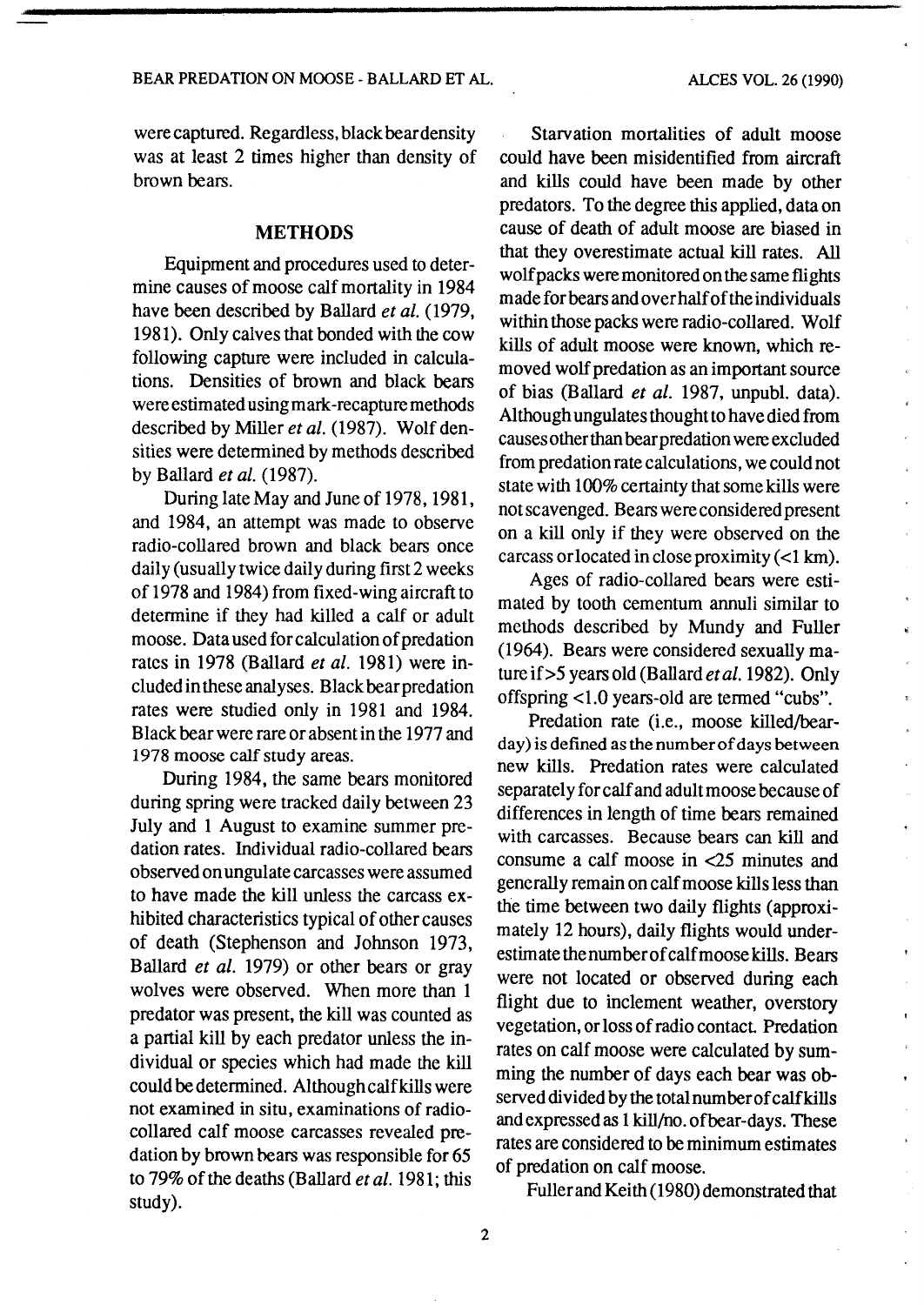wolf predation rates were overestimated when based on numbers of observation days separated by periods of no contact. This was because wolves remained on kills >1 day, so the probability of detecting a kill based on sporadic monitoring was greater than the actual predation rate. This problem was also true for adult moose killed by bears, and preliminary results reported by Ballard *et al.*  (1981) overestimated the predation rates on adult moose. To reduce this bias, this analysis included only days and adult moose kills that were preceded by 1 day of observation when nokillhadbeenmade. Whendailymonitoring was interrupted for intervals >1 day, the first day when observations were resumed and any kills observed on that day were excluded from the analysis. When bears were radio-located but not visually observed for 1 day between visuals, that single day was included in calculations for adult moose because a kill would have been confirmed the following day when visually observed. Days in which bears were located but not observed  $>1$  day between visual observations were excluded.

Differences in rates of bear predation among years, sexes, ages, and family classes were tested by Student's t-test (Cochran 1977). Unless stated otherwise differences were not considered significantly different if  $P > 0.05$ .

### RESULTS AND DISCUSSION

Causes of Calf Moose Mortality

Between 25 May and 1 June 1984, 46 moose calves ranging in age from 1-10 days were captured and radio-collared. Only 17% of the radio-collared calves survived from birth to early November. Brown bears killed 52% ( $N = 24$ ) of the calves, while black bears and wolves killed 9 ( $N = 4$ ) and 7% ( $N = 3$ ) of the calves, respectively. Other natural mortality factors such as drowning and coyote *(Canis latrans)* predation accounted for approximately 18% ( $N = 7$ ) of the mortalities. Mortality from all causes was 83%.

Most moose calf mortality occurs during the 6 weeks following birth (Ballard *et al.*  1981). Predation accounted for 86% of all mortalities in 1977, 1978, and 1984, with brown bears accounting for 63% of all mortalities in 1984 and 79% of all mortalities in 1977 and 1978. The calves studied in 1977 and 1978 were collared in areas where black bears were rare or absent. Thus, despite being less dense than black bears in 1984, brown bears were the most important cause of calf moose mortality. Black bears were the second most important cause of mortality, followed by wolf predation.

Based on this study, we conclude that the causes of calf moose mortality were not directly proportional to the relative densities of the three predator species. Brown bears appearto prey on moose calves more frequently than do black bears or wolves. Where brown bears are substantially less dense than black bears, such as on the Kenai Peninsula, Alaska (Franzmann *et al.* 1980), black bears can be frequent predators on calf moose or other ungulates. Elsewhere, wolves can be significant predators on moose calves (Gasaway *et al.* 1983) but their importance relative to varying levels of bear predation warrants further investigation.

### Brown Bear Predation Rates

Forty-four adult radio-collared brown bears were monitored from fixed-wing aircraft either once or twice daily during late May-late June 1978, 1981, and 1984. They were visually observed on 921 (82%) of 1,121 relocations. The 44 bears were observed on 64.5 calf moose kills during 756 bear-days of monitoring and 13 adult moose kills during 590 bear-days of monitoring. Because some carcasses were buried or in a position that could not be adequately examined from fixedwing aircraft, moose age or ungulate species of an additional 20 kills could not be identified. Overall, adult brown bears preyed on calf and adult moose at rates of 1 kill/11.7 and 43.7 bear-days, respectively.

3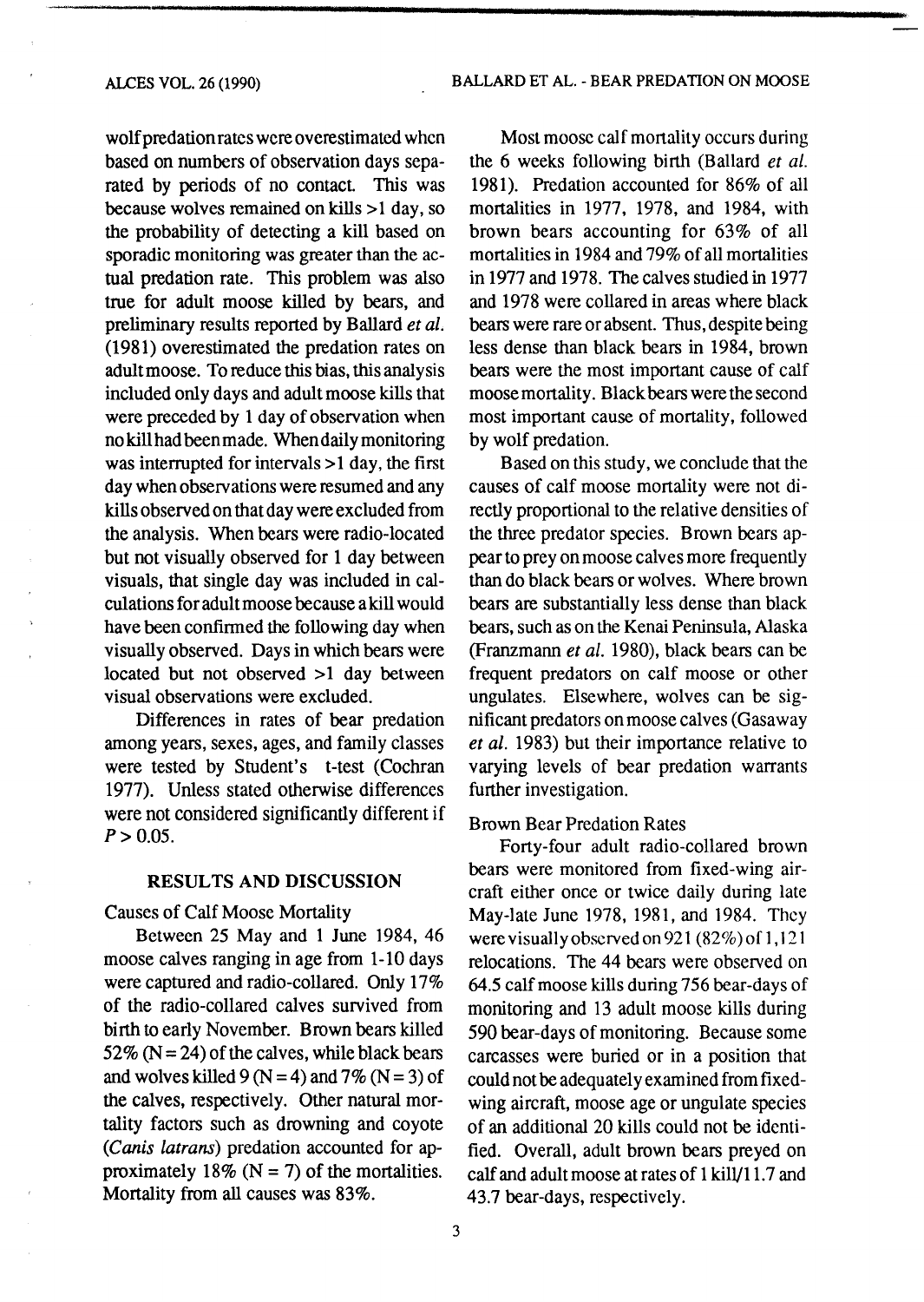#### BEAR PREDATION ON MOOSE - BALLARD ET AL.

Male brown bears preyed on calf and adult moose during late May -late June at rates of 1 kill/13.6 and 1 kill/45.3 bear-days, respectively (Table 1). Large differences existed in average predation rates by male bears among study years, sexes and age classes, but 0 these differences were not significant, apparently due to large variability in predation rates among individual bears. Predation rates ; by individual male bears ranged from 0 kills  $\frac{3}{8}$ to 1 kill/5.7 bear-days (Fig. 1), and on adult moose from 0 kills ( 18 bear-days) to I kill/4.0 bear-days (4 bear-days).

We recorded greater predation rates on calf and adult moose by female brown bears (Table 2) than male bears, but these differences were not significant. Females accompanied by offspring  $>1$  year-old also appeared to have greater predation rates on calf moose than single females, but again these differences were not significant. Similar to males, lack of significant differences among all ages and family classes appeared to be due to large variability among individual bears (Fig. 1). Predation rates of individual females with offspring  $>1$  year old ranged from 1 calf moose/3.8-21 bear-days, and on adult moose from 0 kills (23 bear-days) to l/24 bear-days. Predation rates of single female bears ranged from 0 calf or adult moose kills (0/26 bear-





days) to l/2.8 and l/9 bear-days, respectively (Fig. 1). Twenty unidentified kills added as either calf or adult moose did not change the outcome of the statistical comparisons for either male or female bears.

Sample sizes of females with cubs were small for comparisons with otherfamily groups

|              | Family<br>status | Year<br>monitored | No.<br>bears | Calf moose <sup>*</sup>    |                               |           |                    | Adult moose <sup>1</sup>   |                               |               |                    |
|--------------|------------------|-------------------|--------------|----------------------------|-------------------------------|-----------|--------------------|----------------------------|-------------------------------|---------------|--------------------|
| Age<br>(yrs) |                  |                   |              | No.<br>killed <sup>b</sup> | No.<br>bear-days<br>monitored | kill      | Bear-days/<br>(SE) | No.<br>killed <sup>b</sup> | No.<br>bear-days<br>monitored | kill          | Bear-days/<br>(SE) |
| ≥5           | Alone            | 1978              | 6            | 3.5                        | 52                            | 14.9      | (5.9)              | 1.5                        | 29                            | 19.3          | (14.0)             |
|              |                  | 1981<br>1984      | 5            | 0<br>6.5                   | 9<br>76                       | 0<br>11.7 | (0.0)<br>(2.5)     | 0<br>0                     | 2<br>59                       | 0<br>$\bf{0}$ | (0.0)<br>(0.0)     |
|              |                  | Subtotal          | 12           | 10.0                       | 137                           | 13.7      | (2.8)              | 1.5                        | 90                            | 60.0          | (46.4)             |
| <5           | Alone            | 1978              | 5            | 4.5                        | 75                            | 16.7      | (9.8)              | 2.5                        | 58                            | 23.2          | (6.5)              |
|              |                  | 1984              | 2            | 4.0                        | 40                            | 10.0      | (5.5)              | 0                          | 33                            | 0             | (0.0)              |
|              |                  | Subtotal          | 7            | 8.5                        | 115                           | 13.5      | (7.7)              | 2.5                        | 91                            | 36.4          | (16.4)             |
|              |                  | Total males       | 19           | 18.5                       | 252                           | 13.6      | (2.7)              | 4.0                        | 181                           | 45.4          | (5.4)              |

Table 1. Numbers and rates of calf and adult moose killed by radio-collared male brown bears (>2 yrs age) from approximately 24 May through 30 June 1978, 1981, and 1984 in southccntral Alaska.

• Prey totals do not include 9 unidentified ungulates which could be either calf or adult moose.

b Kills counted as half kill if more than 1 predator was present.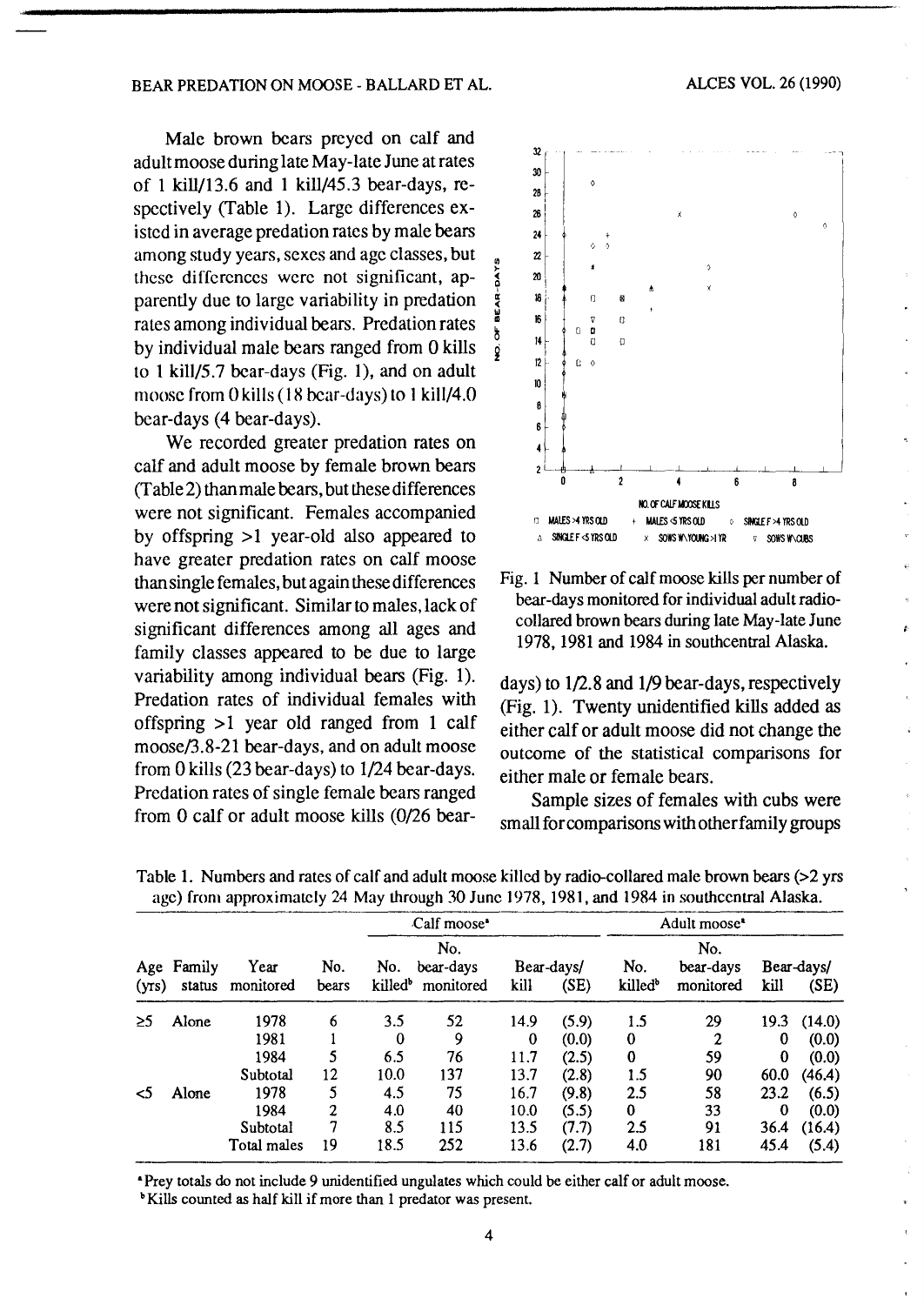| (yrs) | Age Family<br>status | Year<br>monitored | No.<br>bears | Calf moose <sup>*</sup> |           |            |        | Adult moose <sup>*</sup> |                  |            |             |
|-------|----------------------|-------------------|--------------|-------------------------|-----------|------------|--------|--------------------------|------------------|------------|-------------|
|       |                      |                   |              | No.<br>No.<br>bear-days |           | Bear-days/ |        | No.                      | No.<br>bear-days | Bear-days/ |             |
|       |                      |                   |              | killed"                 | monitored | kill       | (SE)   | killed <sup>b</sup>      | monitored        | kill       | (SE)        |
| ≥5    | W/cubs               | 1978              | 1            | 1.0                     | 16        | 16.0       | (0.0)  | 0                        | 10               | 0          | (0.0)       |
|       |                      | Subtotal          | 1            | 1.0                     | 16        | 16.0       | (0.0)  | 0                        | 10               | 0          | (0.0)       |
| ≥5    | W/yrls.              | 1978              | 3            | 8.0                     | 58        | 7.3        | (3.4)  | 1.0                      | 46               | 46.0       | (43.7)      |
|       | or $2-yr$<br>olds    | 1984              | $\mathbf{2}$ | 6.0                     | 52        | 8.7        | (2.9)  | 1.0                      | 47               | 47.0       | (46.0)      |
|       |                      | Subtotal          | 5            | 14.0                    | 110       | 7.9        | (4.7)  | 2.0                      | 93               | 46.5       | (27.0)      |
| 25    | Alone                | 1978              | 6            | 16.5                    | 107       | 6.5        | (2.8)  | 3.5                      | 90               | 25.7       | (11.0)      |
|       |                      | 1981              | 4            | $\bf{0}$                | 43        | 0          | (0.0)  | 0                        | 25               | 0          | (0.0)       |
|       |                      | 1984              | 7            | 10.5                    | 148       | 14.1       | (9.0)  | 3.0                      | 129              | 43.0       | (26.4)      |
|       |                      | Subtotal          | 17           | 27.0                    | 298       | 11.0       | (4.3)  | 6.5                      | 244              | 37.5       | (13.9)      |
| <5    | Alone                | 1978              | 3            | 1.0                     | 30        | 30.0       | (42.9) | 1.0                      | 24               | 24.0       | (30.0)      |
|       |                      | 1981              | 3            | 3.0                     | 50        | 16.7       | (15.6) | $\mathbf 0$              | 38               | 0          | (0.0)       |
|       |                      | Subtotal          | 6            | 4.0                     | 80        | 20.0       | (14.9) | 1.0                      | 62               | 62.0       | (66.6)      |
|       |                      | Totals            | 29           | 46.0                    | 504       | 11.0       | (3.1)  | 9.5                      | 409              |            | 43.1 (13.0) |

Table 2. Numbers and rates of calf and adult moose killed by radio-collared female brown bears (>2 yrs age) from approximately 24 May through 30 June 1978, 1981, and 1984 in southcentral Alaska.

• Prey totals do not include following = 2 moose of unidentified age and 9 unidentified unuglates of which 2 were possible kills, all of which could either be calf or adult moose.

<sup>b</sup> Kills counted as half kills if more than 1 predator was present.

in these studies. However, they appeared to have the lowest predation rate of any of the sex or family groups based on total numbers of visual sightings and numbers of kills observed over an 8-year period (Miller 1987). Because moose parturition occurs at relatively low elevations and females with cubs occupy relatively high elevations for 3-8 week periods after emergence from dens, the two groups are geographically separated.

During late July and early August 1984,9 of 16 brown bears monitored during spring, plus 8 additional adults, not monitored during that period, were located daily to estimate summer predation rates. Based on numbers of kills observed and bear-days monitored in spring, these 17 bears would have been expected to kill 5 calves and 1.2 adult moose during 52 bear-days of monitoring in midsummer, if we assume equal prey availability between the two periods. Only 1 moose kill of unidentified age was observed, but the bears were only visually sighted on 44% (71 of 161) of the relocations. Regardless, these data are

consistent with the chronology of radio-collared calf mortalities we recorded previously (Ballard *et al.* 1981): predation by brown bears on calf moose appears to decline substantially after mid-July of each year. Predation rates on adult moose probably also decline after spring-early summer. Boertje *et al*  (1988) reported a decline in predation rates by brown bears from spring to summer.

The length of time brown bears remained at kill sites was highly variable. The minimum period individual bears remained at calf moose kills ranged from 0.4-38.6 hours ( $N = 9$  kills,  $X = 13.2$  hrs.,  $SE = 3.8$ ). The latter average estimate was biased in favor of bears which remained on kills for > 12-hour periods. When we made two flights per day, we found that bears remained on 88% of the calf moose kills  $(N = 32$  kills) less than 12 hours. On a daily basis brown bears remained on calf kills an average of 1.1 days ( $N = 48$  kills,  $SE = 0.06$ ).

Minimum length of time brown bears remained on adult kills averaged 66 hours (N  $= 12$  kills, SE = 12.5 hours, range 7.9-141.2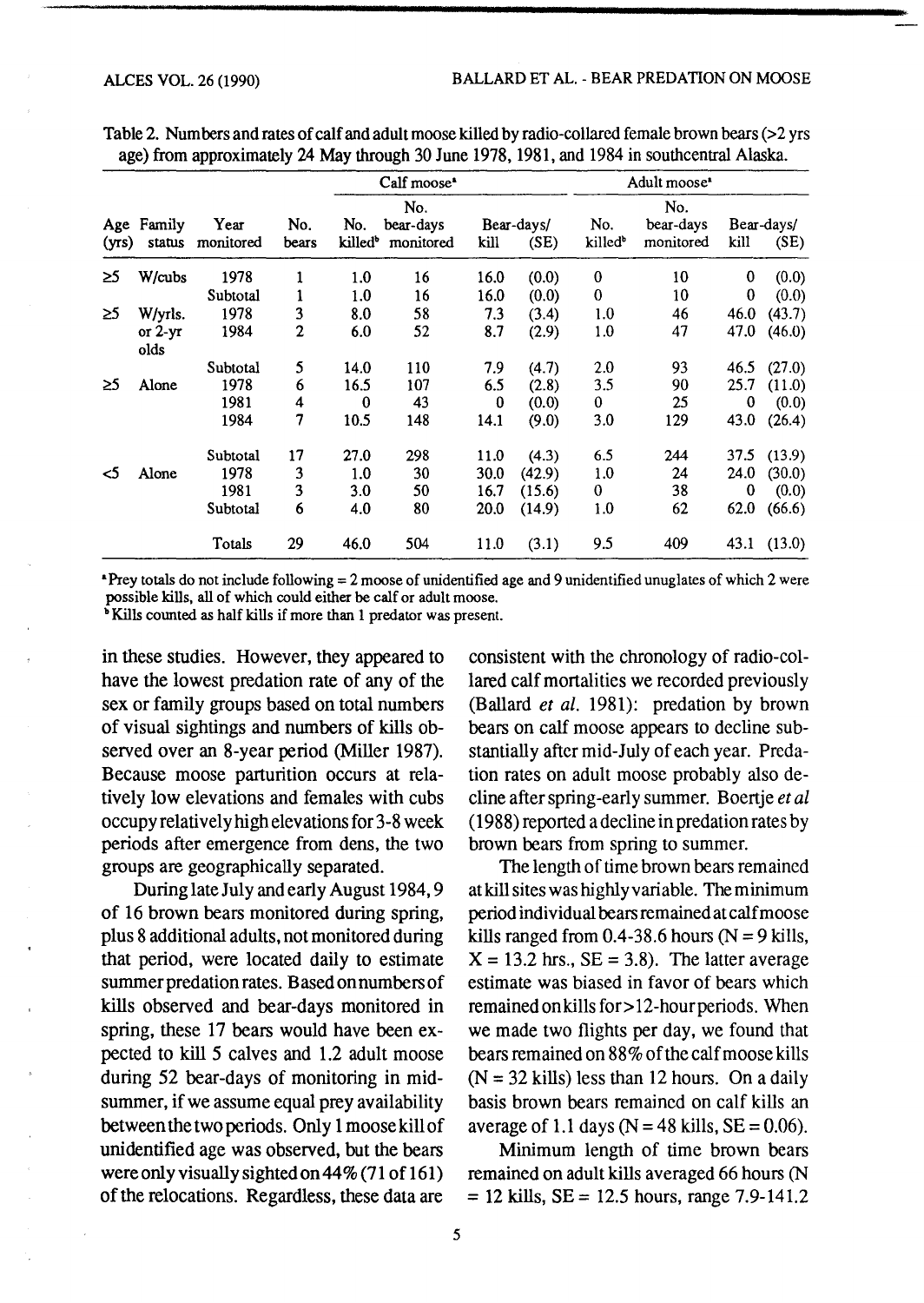#### BEAR PREDATION ON MOOSE- BALLARD ET AL.

 $\hat{\mathcal{L}}$ 

 $\mathbf{r}$ 

hours). On a daily basis these bears remained on adult moose kills a minimum of 1-7 days, averaging 2.8 days ( $N = 18$  kills,  $SE = 0.49$ days). Reasons for the relatively short time spent at adult moose carcasses are unknown, but some of the kills were probably usurped by other bears. Because bears remain on adult moose kills >1 day, predation rates based on periodic relocation of radioed bears would tend to overestimate predation rates (Fuller and Keith 1980). Consequently, brown bear predation rates reported by Ballard *eta/.* (1981) based on observation days, overestimated the kill rates of adult moose. Large variation among individual bears prevents development of a correction factor for periodic relocation as proposed by Fuller and Keith (1980) for wolves.

Moose calves are born, and most mortalities occur, from mid-May through mid-July. Adult brown bears killed an average of 5.3 moose calves and 1.4 adult moose during this60-day period. Estimated predation rates on calf moose were lower than those reported by Boertje *et al.* (1988) during late springearly summerforinterior Alaska, (1 calf moose kill/8 .6 bear-days). However, predation rates on adult moose during late spring were similar between the two studies. Autumn moose densities were about 90% lower in interior Alaska than the estimates developed in this study. Also, the Boertje *et al.* spring study extended to 10 June, a period in our study when about half of the calf moose mortality had occurred. We recalculated our calf predation rates to correspond with their earlier time period, but the adjusted rates (1 kill/12.2 days) remained lower than their reported rate.

### Black Bear Predation Rates

Radio-collared black bears (7 males, 5 single females, and 5 females with young) were monitored once or twice daily in conjunction with brown bears in late May-late June 1981 and 1984 to determine predation rates. During this period black bears were observed on 79% (452 of 573) of the

relocations. Sample sizes were too small to test for differences in predation rates among ages or family classes. None of the radiocollared bears were observed on fresh carcasses of adult moose. Male black bears were monitored for 151 bear-days and were observed on 6 calf moose carcasses for an average predation rate of 1 kilV25.2 bear-days (SE  $= 12.7$ ). Females with cubs were monitored 92 bear-days and 0 kills observed; single females were observed on 3 calf moose kills during 120 bear-days  $(X = 1 \text{ calf } \text{moose}/40)$ bear-days,  $SE = 16.5$ ). There were no significant differences in rates of predation on calf moose between male (1 kill/25 beardays) and female (1 kill/70 bear-days,  $SE =$ 35.4) black bears. Similar to brown bears, individual black bears exhibited highly variable predation rates, ranging from 0 kills (0/ 20-29 bear-days) for most bears (53%) to 1 calf moose kill/5.7 bear-days (3 in 17 beardays). Overall predation rates by adult black bears on calf moose averaged l/40 bear days.

Thirteen of 17 black bears monitored in spring 1984 plus 3 others not monitored in the spring were relocated several days in late July and early August to determine summer predation rates on moose. Observability of radiocollared bears averaged 71% (59 of 83 relocations). No kills of either calf or adult moose were observed during 59 and 38 beardays, respectively. Similar to brown bears, a much lower number of kills (2.3 calves and 0 adult moose) was expected during this time period based on number of kills and days monitored in spring. Rates of predation on calf moose by black bears appeared to decline after mid-July in part due to fewer calves being available as prey. During either season, black bears appear to kill few, if any, adult moose.

Black bears were observed remaining with calf moose carcasses an average of 16.8 hours  $(N = 4$  kills,  $SE = 1.5$  hours). Similar to brown bears this estimate was biased in favor of bears which remained with kills for relatively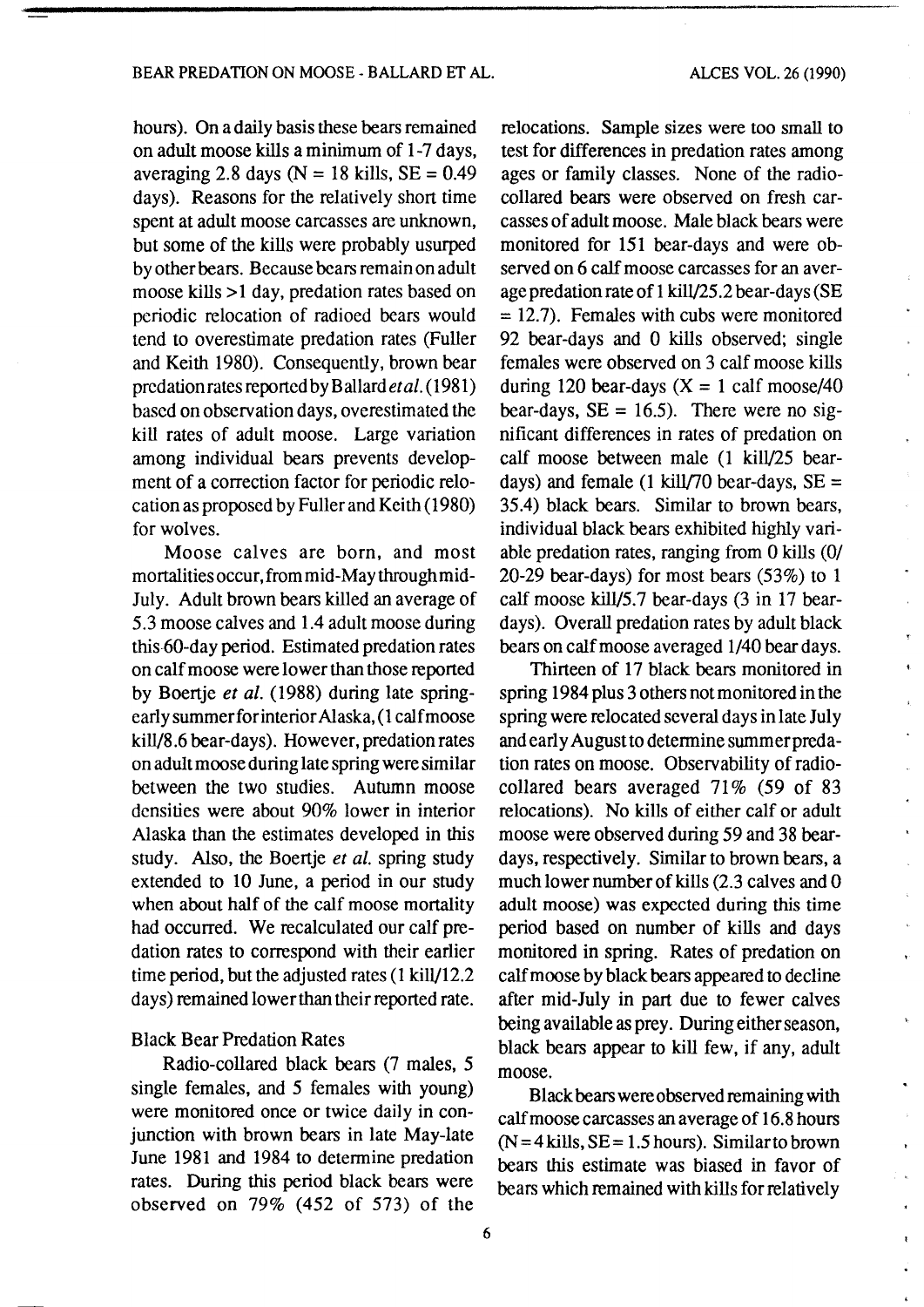#### ALCES VOL. 26 (1990)

long periods. On a daily basis they remained on calf moose kills an average of 1.3 days (N  $= 8$  kills, SE = 0.16 hours). When we monitored black bears twice daily we found the bears remained on 71% of the calf moose kills  $(N = 7$  kills) less than 12 hours.

## SUMMARY AND CONCLUSIONS

In a sympatric black and brown bear population where black bears were more numerous than brown bears, brown bears were the largest cause of moose calf mortality. Predation rates by brown bears on calf and adult moose during late spring-early summer averaged 1 kilV11.7 and 1 ki1V43.7bear-days, respectively. Black bears did not prey on adult moose, and their rates of predation on calf moose were substantially less (1 kilV40 bear-days) than those of brown bears. Large variability in kill rates of individual bears of both species was responsible for not detecting significant differences in predation rates by sex, age, or family class. This variability suggests that effons by managers to increase ungulate survival rates by reducing panicular classes of bear (based on sex, age, or family status) is a very imprecise tool for obtaining those objectives. Classes based on family status would be especially imprecise as the same adults would be in different classes in different years.

### ACKNOWLEDGEMENTS

C. L. Gardner, D. McAllister, L. Metz, T. H. Spraker, and K. P. Taylor assisted with data collection. D. J. Reed advised on statistical analyses. R. D. Boenje, V.F.J. Crichton, A. W. Franzmann, W. C. Gasaway, and D. J. Reed provided stimulating criticism and discussion. S. R. Peterson, A. F. Cunning, and B. Townsend edited early drafts. I. Parkhurst typed the manuscript. Funding was provided by the Alaska Power Authority and several Alaska Fed. Aid in Wildl. Restor. Projs.

### **REFERENCES**

- BALLARD, W. B., and D. LARSEN. 1987. Implications of predator-prey relationships to moose management. Swedish Wildl. Research, Suppl. 1:581-602.
	- \_\_\_\_\_ ,and S.D. MILLER. 1990. Effects of reducing brown bear density on moose calf survival in southcentral Alaska. Alces: this volume.
	- $\blacksquare$ , and T. H. SPRAKER. 1982. Home range, daily movements, and reproductive biology of brown bear in southcentral Alaska. Can. Field-Nat. 96(1):1-5.
	- \_\_\_\_\_ , T. H. SPRAKER, and K. P. TAYLOR. 1981. Causes of neonatal moose calf mortality in southcentral Alaska. J. Wildl. Manage. 45(2):335- 342.
- $\Box$ , J. S. WHITMAN, and C. L. GARDNER. 1987. Ecology of an exploited wolf population in southcentral Alaska. Wildl. Monogr. 98. 54pp.
- BOERTJE, R. D., W. C. GASAWAY, D. V. GRANGAARD, and D. G. KELLYHOUSE. 1988. Predation on moose and caribou by radio-collared grizzly bears in east central Alaska. Can. J. Zool. Vol. 66:2492-2499.
- COCHRAN, W. G. 1977. Sampling techniques. 3rd ed. John Wiley and Sons, Inc. New York. 428pp.
- FRANZMANN, A. L., C. C. SCHWARTZ, and R. 0. PETERSON. 1980. Causes of summer moose calf mortality on the Kenai Peninsula. J. Wildl. Manage. 44:764-768.
- FULLER, T. K., and L. B. KEITH. 1980. Wolf population dynamics and prey relationships in northeastern Alberta. J. Wildl. Manage.44:583-602.
- GASAWAY, W. C., R. 0. STEPHENSON, J. L. DAVIS, P. E. K. SHEPHERD, and 0. E. BURRIS. 1983. Interrelationships of wolves, prey, and man in interior Alaska. Wildl. Monogr. 84. 50pp.